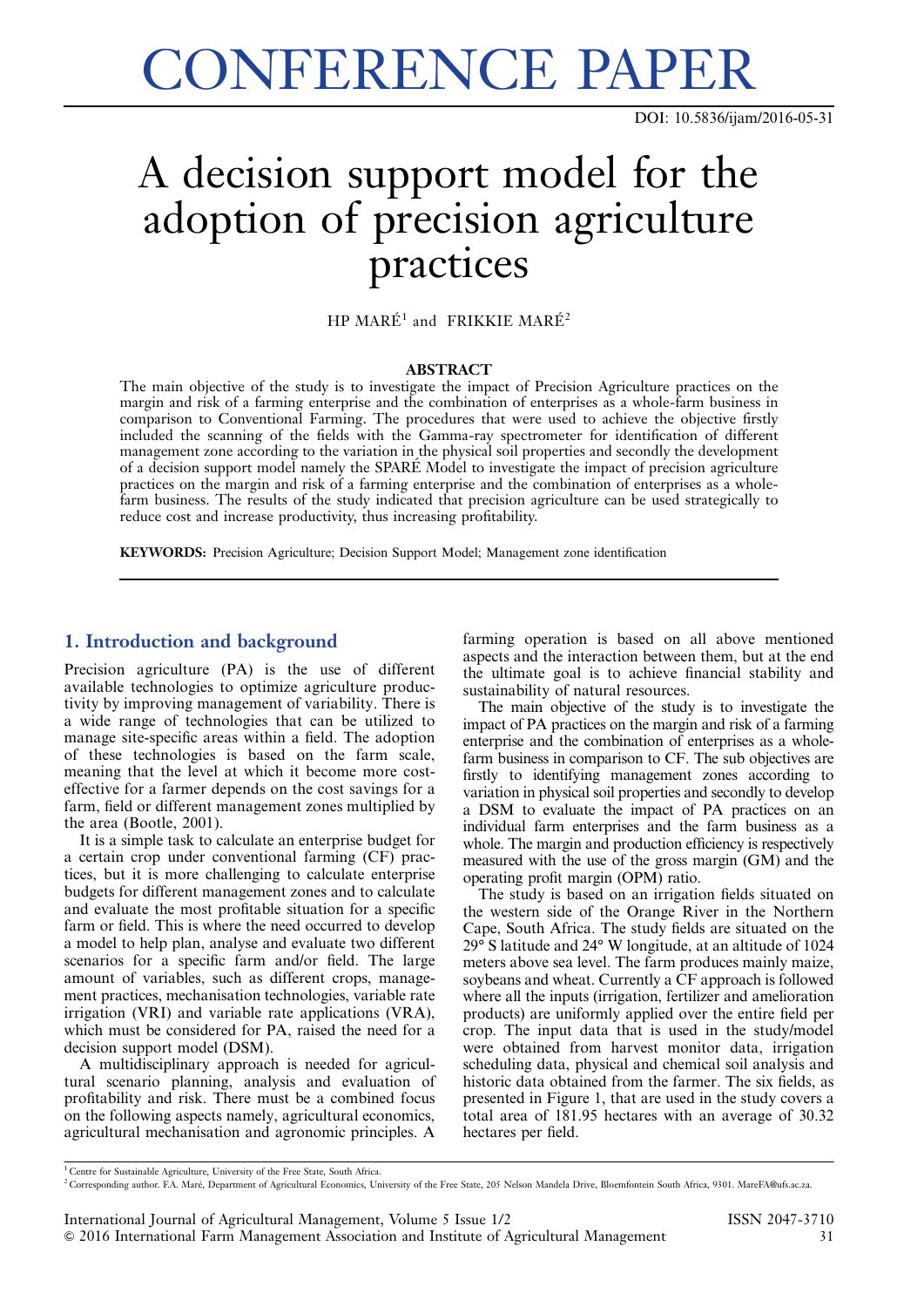

<span id="page-1-0"></span>

Figure 1: Layout of fields used in the study

# 2. Precision agriculture

Precision agriculture (PA) is a broad concept that has various definitions, but it can be described as a catch-all term for techniques, technologies and management strategies that address in-field variability. It focuses on development of integrated information and production systems that manage variability to optimize long-term, site specific and whole-farm productivity and it also minimizes the impact on the environment and natural resources.

Site Specific Management (SSM) is the core concept of precision agriculture. SSM is defined by Lowenberg-DeBoer and Swinton (1997) as the "electronic monitoring and control applied to data collection, information processing and decision support for the temporal and spatial allocation of inputs for crop production.'' A specific area with its own properties must be locatable to be managed according to a specific manner particular to its requirements to achieve optimum production (Bootle, 2001).

Investment cost is another aspect that must be considered with PA. The total fixed cost of CF is lower than with PA, but with PA the additional benefits are increased production and decreased variable costs (Silva et al., 2007). With PA the investment cost in terms of equipment are more expensive, for instance with the adaption of uniform irrigation to variable rate irrigation (VRI) and uniform rate spreaders and planters to variable rate application (VRA).

## Management zone identification

The identification of management zones is another core aspect in PA. Stable management zones can be described as zones that are temporal stable in regards to responsiveness of yield and quality to different treatments. It is thus important to cost effectively identify these zones for differential zone management (Sylvester-Bradley et al., 1999).

When these management zones are identified and located, the inputs like plant population, fertilizer, amelioration products, mechanisation, chemical products, irrigation and other variable costs can be manage accordingly. With variable rate application (VRA) the correct amount of resources can be applied on a specific area that will reduce nutrient loss and waste of natural resources like water (Maine, 2006). It will also help to reduce the occurrence of on- and off-site pollution.

Management zones can be identified with the use of different approaches. The methods vary from soil type, soil texture, soil depth, precipitation, a combination of all and spatial variation in crop yield characteristics and Steven *et al.* (1997) suggested the use of multi-year yield maps. Accuracy and cost issues with the above mentioned methods raised the need for a remote sensing method to do in-situ measurements.

A Gamma-ray spectrometer was used in the study to take the measurements for management zone identification. Based on the spectral measurements the sampling locations are selected and soil samples are taken. The spectral measurements at the sampling locations are used to correlate the spectral data to soil properties using the physical soil analysis results of the soil samples. The correlations found in the data are used to create soil property maps that are used to variably apply irrigation to the different management zones with the use of the following concepts.

# Variable rate irrigation

Variable rate irrigation (VRI) is an innovative technology that enables a centre pivot irrigation system to optimize irrigation application (Almas et al., 2003). For the purpose of the study the plant available water (PAW), infiltration rate and crop water usage, shown respectively in Figures 2, [3](#page-2-0) and [4,](#page-2-0) is used to calculate and plan the irrigation scheduling program for the different management zones. The following factors must also be considered namely; the capacity and efficiency of the irrigation system, topography of the field and the scheduling principles for optimum plant production. Sadler *et al.* (2005) found that VRI can reduce the total irrigation water usage with between  $8 - 20\%$ .

# 3. Decision support model

Decision support model (DSM) is broadly defined by Finlay (1994) as ''a computer based model supporting the



Figure 2: Plant available water capacities for different soils by clay content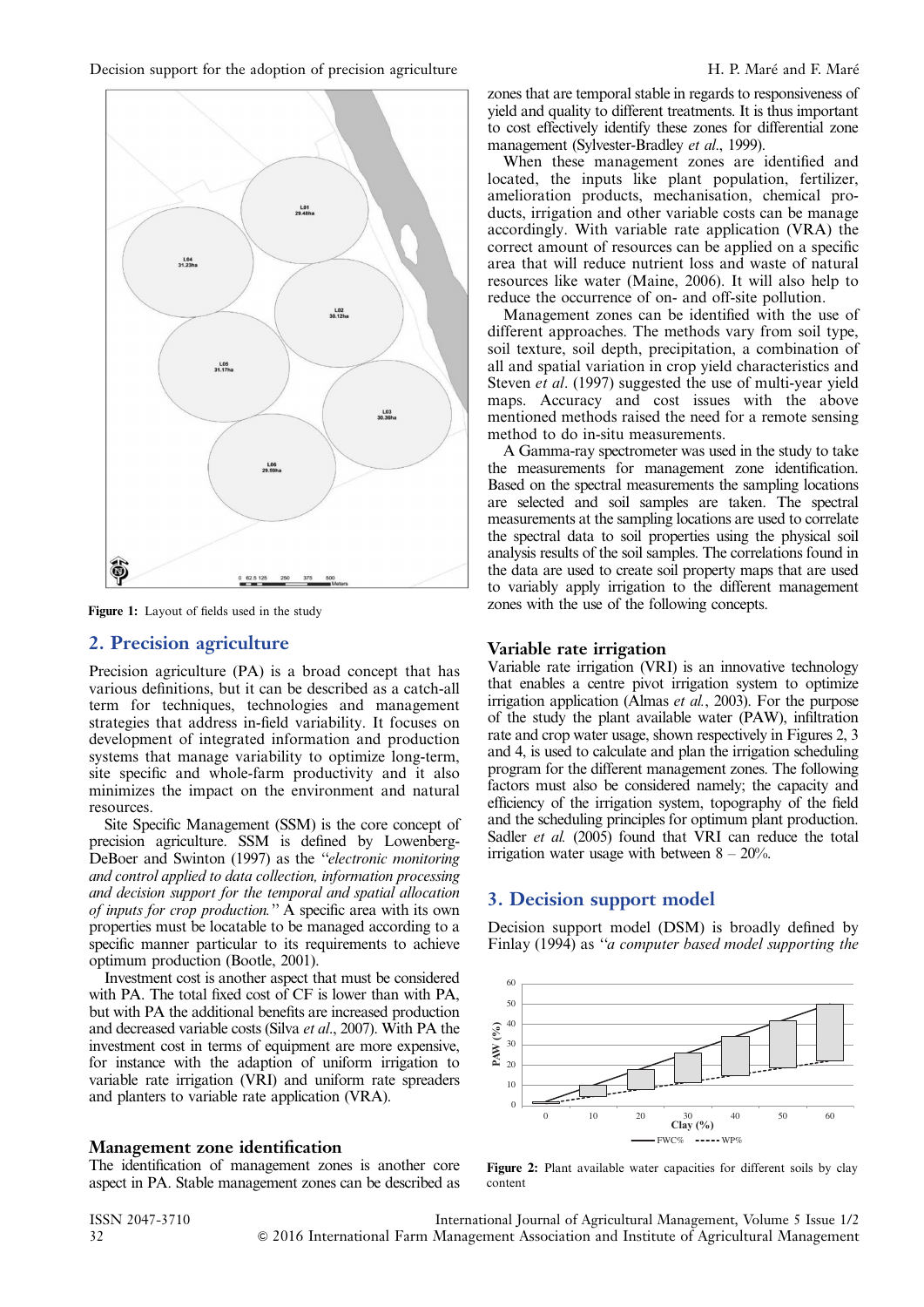

Figure 3: Infiltration rate for different soils by clay contents

decision making process''. The emphases of the DSM must be on supporting a certain decision in regards to a problem and not necessarily providing an answer. It must enable the farmer to base his/her decision on certain outcomes of different potential courses of action, thus different scenarios. These scenarios can be based on economic, environmental and social factors that may influence a specific choice or outcome.

Precision crop management (PCM) are also important when designing and planning a DSM. PCM can be defined as a multi-objective decision-making process that must incorporate a diversity of data, opinions, preferences and objectives (Jones *et al.*, 2000). This will help to incorporate different aspects in one model with the necessary alternatives for possible variability.

## 4. Procedures

### Management zone identification

Figure 5 shows the correlations according to the Count Rate (Bq/kg) for the soil properties from the measurements obtain by the Gamma-ray spectrometer. The regression values that were respectively obtained for clay, silt and sand was  $R^2 = 0.97$ ,  $R^2 = 0.81$  and  $R^2 = 0.92$ . The formulas obtained from the correlations are then used in a PAW model to extrapolate the specific property values to all the Gamma-ray spectrometer readings.

The plant available water (PAW) in millimetre is calculated as:

$$
PAW = FWC - WP
$$
 (1)

where

FWC Field water capacity in millimetre as calculated WP Wilting point in millimetre as calculated

After the calculation, interpolation and mapping of the PAW to the specific field boundaries with the use of Spatial Management Systems (SMS) software, the management zones for SSM can be defined. The physical and chemical properties of the soil can then be classified into the specific management zones. After identification of the management zones the variable rate irrigation



Figure 4: Daily crop water usage demand of maize

<span id="page-2-0"></span>H. P. Maré and F. Maré



Figure 5: Regression curves showing the correlation between the physical soil properties and Gamma-ray spectrometer measurements

(VRI) and variable rate application (VRA) of fertilizer and amelioration products can be planned in accordance to the crop yield potential of the specific management zone.

### Decision support model

The SPARÉ Model (Scenario Planning, Analysis and Risk Evaluation) is designed to plan and evaluate two different scenarios under irrigation and/or dry land conditions with the use of multiple enterprise budgets per management zone and different crops per annual production cycle. There are certain designated sheets for the different production inputs for instance; fertilizer, lime and gypsum, mechanization costs, chemical products and water and electricity. These inputs can be changed per region, farm, season, etc. and the same cost is used for calculations in both scenarios.

The first step of the model is to use the different management zone areas and plan the farming operation accordingly. The initial farm planning consists of rotational crop planning per management zone per season for irrigation and/or dry land according to a percentage of available area. After the initial planning is completed, individual crop enterprise planning must be done per management zone. This planning proses consist of the following variables per zone namely; seeding, fertilizer, ameliorants, mechanization, water demand and management, chemical products and other costs. The following variable costs are taken into consideration to calculate and plan the whole farm business and each crop - and management zone enterprise individually. The variable costs consist of seed, fertilizer, ameliorants,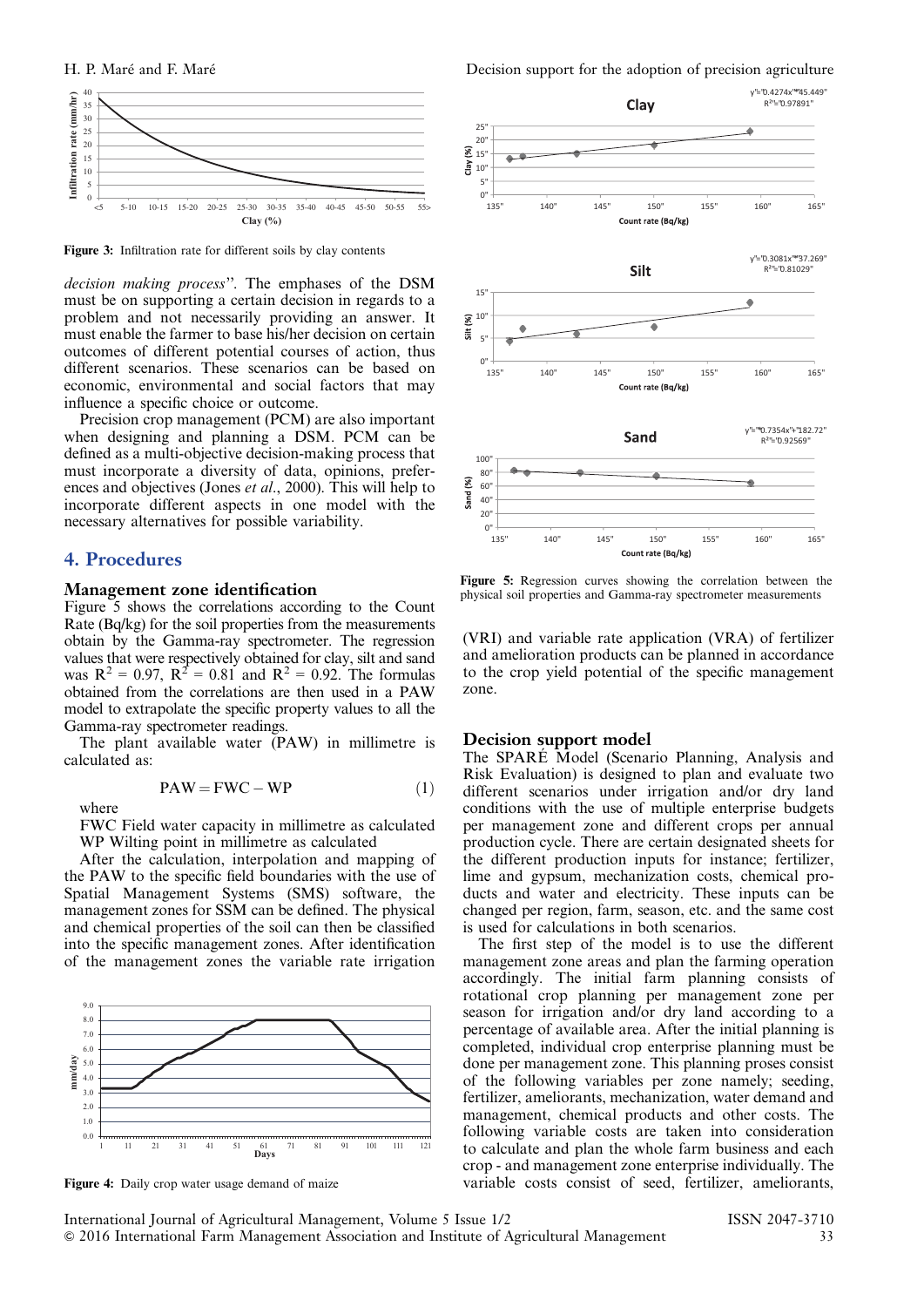

Figure 6: Schematic representation of the SPARÉ Model

mechanization, herbicides, pesticides, insurance, irrigation, transport, marketing, other variable costs and interest on operating capital. All these cost is taken into account to calculate the impact on each enterprise in accordance to the whole-farm operation.

The model's structure are described in Figure 6 which shows the overview of the model as a whole from farm information, management zone planning, enterprise planning, and enterprise budgets to the farm income summary, evaluation and analysis.

The values that are used in the model are shown in Table 1 and margin-, income-, cost- and analytical values are included<sup>3</sup>. All calculations start from management zone level, then enterprises level to whole-farm level. The gross margin (GM) of the scenario (SC) is the final answer in regards to profitability and is calculated as:

$$
GM_{SC} = GI_{SC} - TVC_{SC}
$$
 (2)

where

GI Gross income (R)

TVC Total variable cost (R)

The total income of all the management zones give the sum of the specific enterprise and the total of the enterprises give the sum for the specific scenario. The gross income (GI) of a scenario (SC) is calculated as:

$$
GI_{SC} = GI_{E(Ia + Ib + Ic + Id + Da + Db + De + Dd)}
$$
\n(3)

$$
\frac{W}{\text{Hence}} =
$$

 $_{E}$  Enterprise

 $_{I#}$  Irrigation enterprise where # represents enterprise  $(a-d)$  $_{D#}$  Dry land enterprise where  $#$  represents enterprise  $(a-d)$ 

The cost calculations consists of variable cost and it is the part of the total cost component that could vary within the framework of a specific production structure as the size of the enterprise varies and/or the intensity of the production per unit changes. The total variable cost (TVC) of a scenario (SC) is calculated as:

$$
TVC_{SC} = TVC_{E(Ia+Ib+Ic+Id+Da+Db+Dc+Dd)} \tag{4}
$$

Financial analysis pertains not only to income and expenditure, but also to the ability to meet financial liabilities, carry risk and strategically utilise available capital. The breakeven price and yield is simple calculations that can be used to calculate the minimum price and yield that must be achieved for a specific management zone or enterprise to be profitable. The operating profit margin ratio is used to measure the operating efficiency of a farm business and it is

ISSN 2047-3710 International Journal of Agricultural Management, Volume 5 Issue 1/2 34 & 2016 International Farm Management Association and Institute of Agricultural Management

<sup>&</sup>lt;sup>3</sup> All calculations and formulas are available on request from author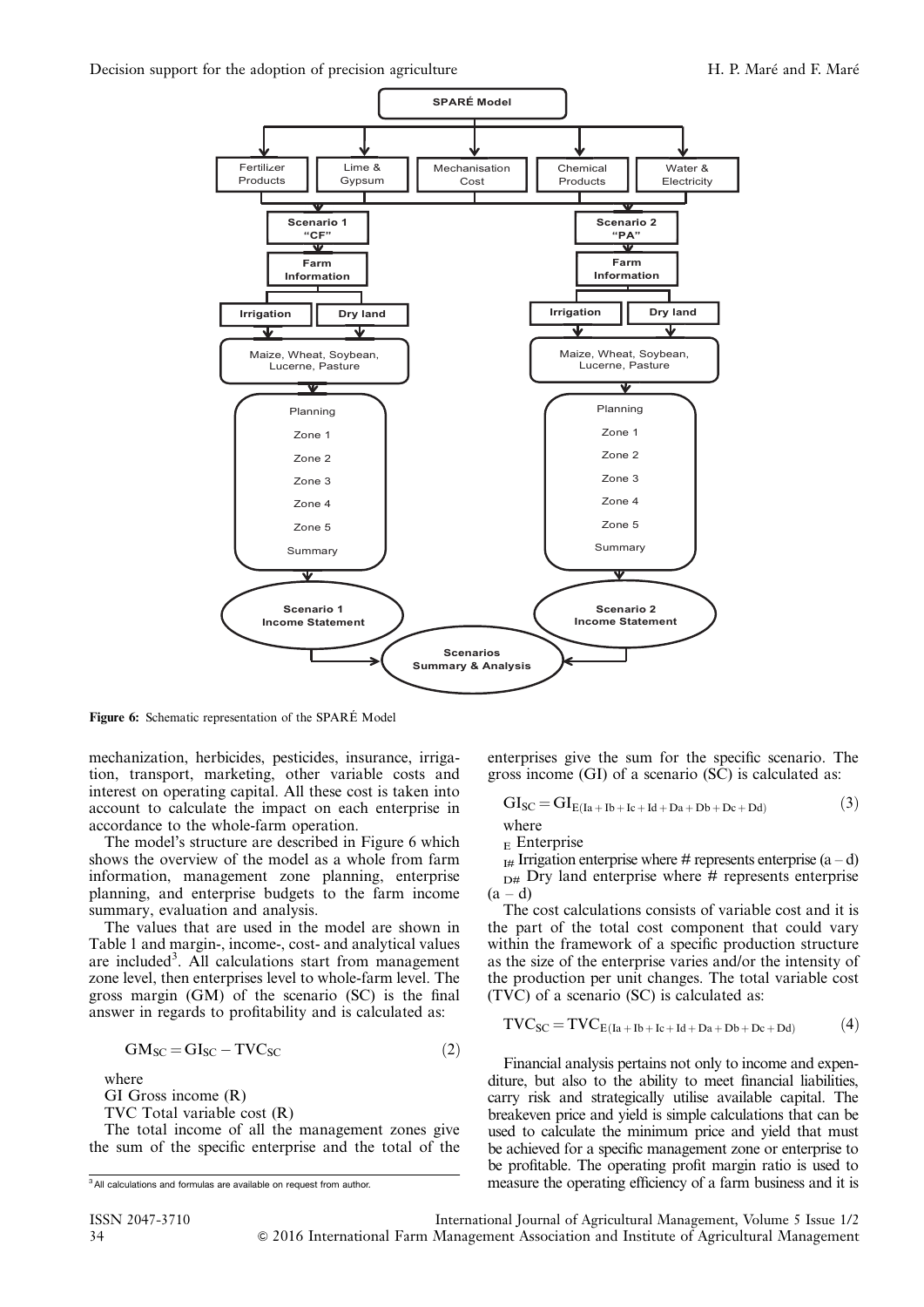usually written in percentage. The operating profit margin (OPM) for the enterprise (E) is calculated as:

$$
OPM = (GM_E/GI_E)\%
$$
 (5)

# 5. Results

### Management zones

The PAW (in millimetres) of the fields is shown in Figure 7. The field's clay percentages vary between 5% and 30% and the PAW varies between 35 millimetres to above 50 millimetres. The infiltration rate are directly correlated with the clay percentage and it varies between  $25 \text{ mm hr}^{-1}$  to as low as 8 mm hr-1. From the variation in spatial PAW data, five management zones in pie slice-shaped sectors are identified. The management zones (sectors) differ in sacraments of five from below 35 millimetres to above 50 millimetres. The zones are respectively 13.9, 47.8, 47.1, 57.3 and 15.6 hectares. These management zones are used in the decision support model for the PA calculations.

### Decision support model

Figure 8 presents the total income from different enterprises for PA and CF. It is evident from Figure 8 that the total income generated with PA is more than with CF for all the enterprises. The average increase in income from PA for all the enterprises is 9.6%. The individual income of maize, wheat and soybean is respectively 8%, 13% and 8%. The reason for the higher income for wheat is because no sampling or amelioration has been done during the wheat season.



Figure 7: Plant available water map of the study fields

H. P. Maré and F. Maré



Figure 8: Total income for different enterprises according to CF and PA

In the model all the inputs as shown in Table 1 is used for the calculation of the TVC of the two scenarios. The difference in TVC of PA to CF can be seen in Figure 9, with only the inputs that varies between PA and CF is shown in the figure.

From Figure 9 it is evident that the largest difference in cost is with total other variable cost (TOVC). The TOVC of PA is 282.8% higher than CF, because of grid samples that were taken, the scanning of the soil for physical soil variations, the use of a spreader contractor for application of amelioration products and the cost involved for adapting the irrigation system to VRI. Although the higher cost of TOVC, it only represents 3% of the TVC of all enterprises.

It must be taken into account that it is only necessary to take grid samples every three years for VRA purposes, because the chemical soil properties will only change significantly over that period of time due to management practices. This will lead to a lower TOVC in the seasons that follow. In regards to the management zone identification the cost is once-off, because the physical soil properties does not change over a short period of time. The cost of adaption to VRI technologies is calculated per season per hectare over a period of 5 years. It is found that the useful life of these technologies is between 5 to 10 years (Bootle, 2001).

According to the total amelioration product cost a 31.3% saving is made with gypsum and 0.7% saving in regards to fertilizer for PA. Although only 0.7% less amelioration fertilizer is used, it must be taken into account that the application of the fertilizer is site-specific in accordance to the inefficiency of the soil's chemical properties and that leads to higher efficiency of applied product. When looking at the amelioration fertilizer of the individual enterprises, the cost of maize is 1.2% higher and soybeans 2.5% lower. This only shows that a saving is not necessarily made, but the product is more effectively applied.



Figure 9: Percentage variation between input costs of PA and CF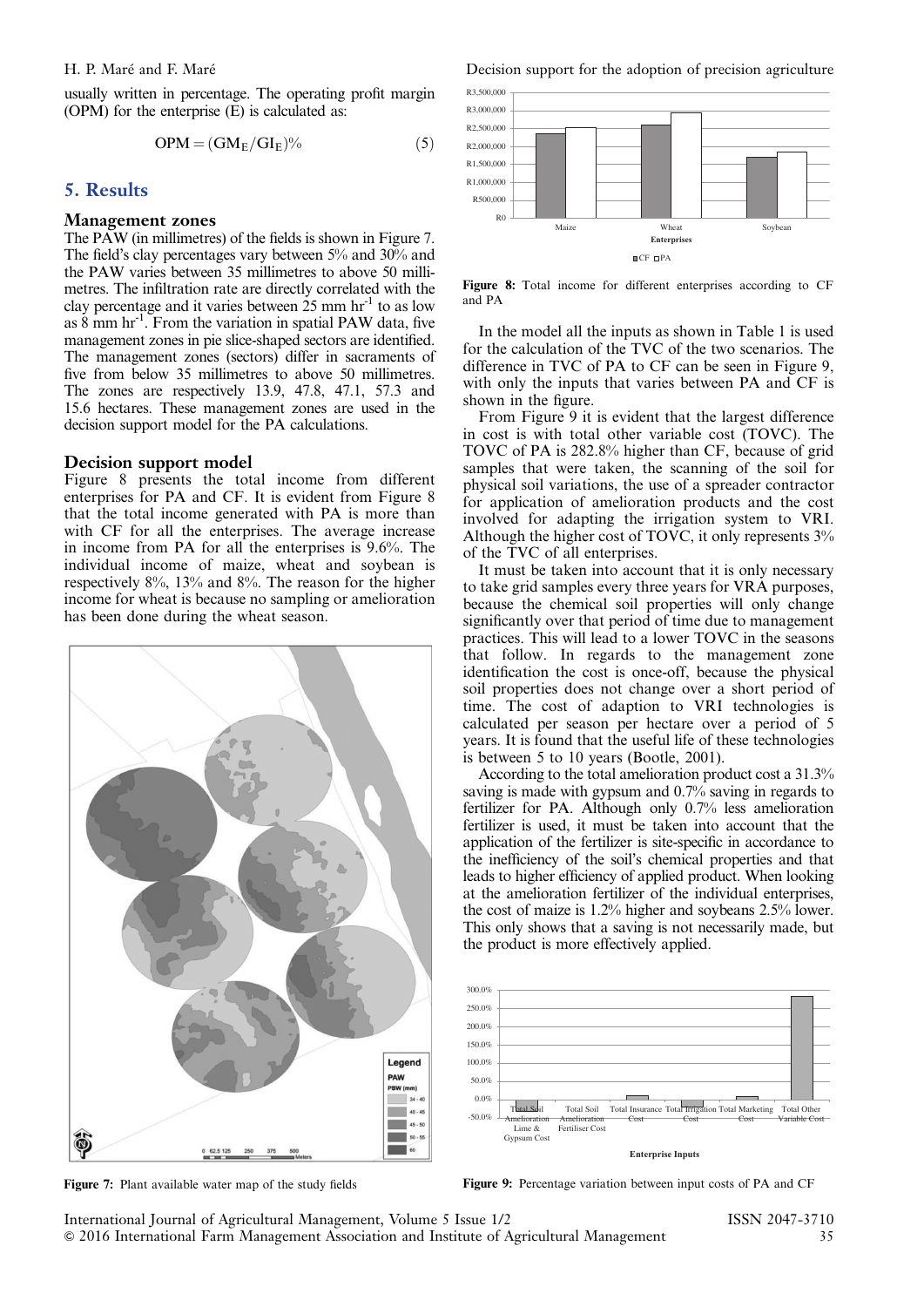Decision support for the adoption of precision agriculture H. P. Maré and F. Maré



■Total Income □Total Variable Cost □ Gross Margin

Figure 10: Summary of total income, total variable cost and gross margin of CF and PA

The total cost of irrigation is 19.2% lower with PA than CF, the saving occurred from the efficient application of irrigation water. Although the same amount of irrigation is applied over the field according to the crop water demand, the different management zones is managed in accordance to each zones measured properties namely, PAW and infiltration rate. A further benefit is that less nutrient losses occurs due to leaching and that leads to lower on- and off-site pollution.

### Analysis and evaluation

In Figure 10 the Total Income, Total Variable Cost and Gross Margin are shown for CF and PA respectively. For PA the TI is 10% higher and the TVC is 0.7% higher than compared to CF, while the GM is 26.9% higher for PA than for CF. When looking at the OPM it is  $36\%$  and 41% respectively for CF and PA. It is thus 5% higher in the case of PA, making PA more profitable than CF. It also means that PA has a better return on investment (ROI) than CF for each Rand spend.

Comparing the individual enterprises according to CF and PA practices it is evident that PA is more profitable than CF. The GM for maize, wheat and soybeans are respectively 22.3%, 27% and 36.2% higher for PA than for CF. The OPM of CF and PA for maize is 32% and 37% respectively, for wheat it is 48% and 54% respectively and for soybeans it is 20% and 27% respectively.

From all these figures it is evident that PA practices is more profitable than CF with the correct ratio of in-field variation. It can also be seen that from all the enterprises soybeans is the most profitable crop, but wheat has the highest OPM.

# 6. Conclusion

The objectives of the study were twofold. The main objective of the study was to investigate the impact of PA practices on the margin and risk of a farming enterprise and the combination of enterprises as a whole-farm business in comparison to CF. The sub objectives were firstly to identifying management zones according to variation in physical soil properties and secondly to develop a DSM to evaluate the impact of PA practices on an individual farm enterprises and the farm business as a whole. The margin and production efficiency was respectively measured with the use of gross margin (GM) and operating profit margin ratio (OPM).

The procedures that were used in the study included the scanning of the fields with the Gamma-ray spectrometer for identification of different management zone according to the variation in the physical soil properties. Secondly a DSM was designed namely the SPARÉ Model to investigate the impact of PA practices on the margin and risk of a farming enterprise and the combination of enterprises as a wholefarm business.

The results of the study indicated that PA can be used strategically to reduce cost and increase productivity, thus increasing profitability. In the study the total variable cost and total income of PA is respectively 0.7% less and 10% higher than with CF. There are an increase of 26.9% in gross margin for PA against CF. When looking at the operating profit margin ratio (OPM) it is 36% and 41% respectively for CF and PA. It is thus 5% higher in the case of PA, making PA more profitable than CF. It also reduces the impact of agriculture on the environment and natural resources.

It is found that the feasibility of PA practices depends on field variation, crop value, economics of scale and the useful life of the equipment. According to Maine (2002) ''PA has the potential to enhance profitability on South African soils, which are characterized by great variability in depth and fertility within given fields." Variable rate irrigation (VRI) will also become more important in the future to protect the scares water resources in South Africa and the world. The measuring of efficiency in agriculture will become more important and it can be defined as the relationship between output and input calculated as a ratio.

# About the authors

HP Maré is a post graduate student at the Centre for Sustainable Agriculture, University of the Free State, South Africa.

Frikkie Maré is a Lecturer at the Department of Agricultural Economics, University of the Free State, South Africa.

# Acknowledgements

This article was presented as a peer-reviewed paper at the 20<sup>th</sup> International Farm Management Congress, Ouebec, Canada, July 2015 and is reproduced by kind permission of the International Farm Management Association.

### **REFERENCES**

- Almas, L.K., Amossono, S.H., Marek, T. and Colette, W.A. (2003). ''Economic feasibility of precision irrigation in the Northern Texas High Plains.'' Presentation at the Southern Agricultural Economics Association annual meeting.
- Bootle, B.W. (2001). Precision agriculture. Australian Nuffield Farming Scholars Association.
- Finlay, P.N. (1994). Introduction decision support systems, Blackwell, Oxford, UK.
- Jones, D. and Barnes, E.M. (2000). Fuzzy composite programming to combine remote sensing and crop models for decision support in precision crop management. University of Nebraska.
- Lowenberg-DeBoer, J. and Swinton, S. (1997). Economics of site-specific management in agronomic crops. The state of site-specific management for agriculture USA. Madison, WI: ASA-CSSA-SSSSA, pp. 369-396.
- Maine, N. (2002). Precision farming in cash crop production in South Africa. Poster presented at the  $13<sup>th</sup>$  International Congress of international Farm Management Association (IFMA), Wageningen, the Netherlands, July (2002).